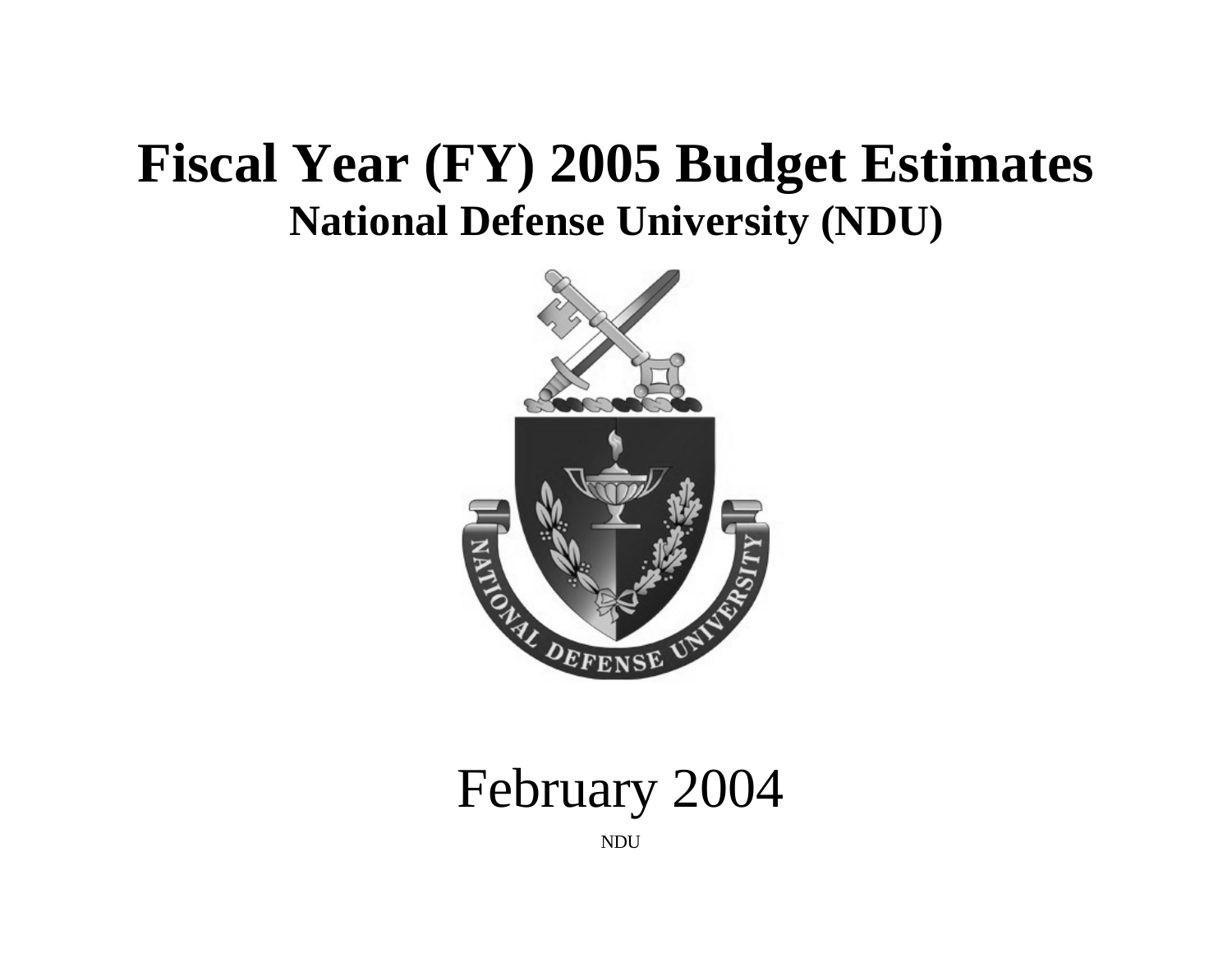## **APPROPRIATION HIGHLIGHTS NATIONAL DEFENSE UNIVERSITY Fiscal Year (FY) 2005 Budget Estimates Operation and Maintenance, Defense-Wide**

(\$ in Millions)

FY 2003 Price Program FY 2004 Price Program FY 2005 **Appropriation Summary** Actual Change Change Estimate Change Change Estimate Operation and Maintenance, Defense-Wide \$74.7 \$2.0 \$10.5 \$87.2 \$1.2 \$1.8 \$90.3 **Budget Activity 3: Training and Recruiting**

#### **Description of Operations Financed:**

The funds provide for the operation and support of the DoD school, National Defense University, Its colleges and institutions are:

- National War College
- Industrial College of the Armed Forces
- Information Resource Management College
- Near East-South Asia Center for Strategic Studies
- Institute for National Strategic Studies
- Joint Forces Staff College
- Center for Hemispheric Defense Studies
- Africa Center for Strategic Studies
- The China Center

#### **Narrative Explanation of Changes:**

FY 2004 to FY 2005: An increase of \$1.8 million will fund the replacement and sustainment of information technology resources, including obsolete servers, notebook computers, printers, and audio/visual equipment. Personnel compensation grows by \$.8 million, reflecting the anticipated 1.5% cost of living adjustment.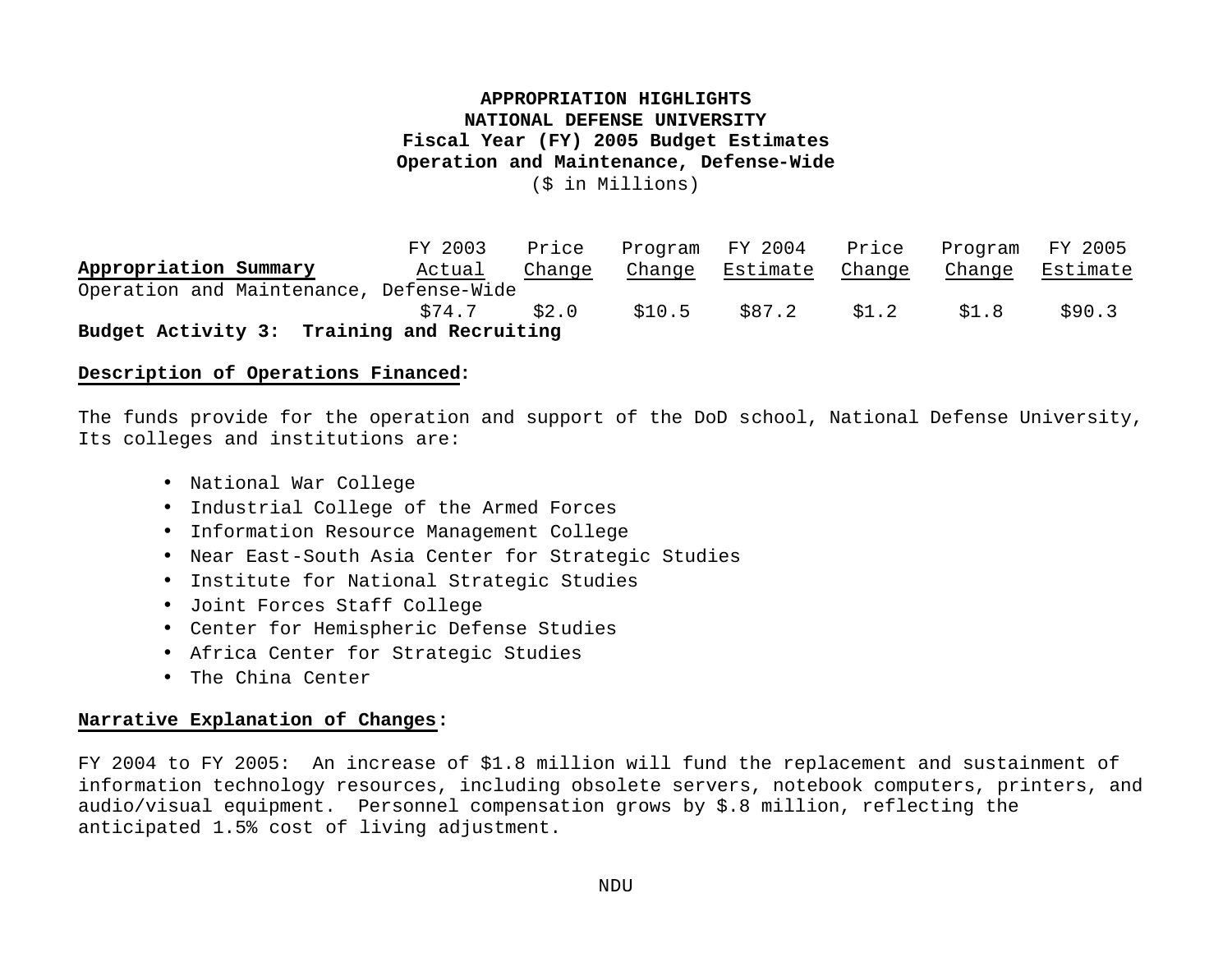## **NATIONAL DEFENSE UNIVERSITY Operation And Maintenance, Defense-Wide Fiscal Year (FY 2005) Budget Estimates Summary of Increases and Decreases**

(\$ in Thousands)

|                                                     | BA 3     | Total             |
|-----------------------------------------------------|----------|-------------------|
| FY 2004 President's Budget Request                  | \$0      | \$0               |
| 1. Congressional Adjustment                         |          |                   |
| a) Distributed                                      |          |                   |
| b) Undistributed                                    |          |                   |
| c) Adjustments to Meet Congressional Intent         |          |                   |
| d) General Provisions                               |          |                   |
| FY 2004 Appropriated Amount                         |          |                   |
| 2. Program Changes                                  |          |                   |
| FY2004 Baseline Funding                             |          |                   |
| 3. Reprogrammings/Supplemental                      |          |                   |
| a) Anticipated Supplementals                        |          |                   |
| b) Reprogrammings                                   | \$87,209 | \$87,209          |
| Revised FY2004 Estimate                             |          | \$87,209 \$87,209 |
| 4. Price Change                                     | \$1,231  | \$1,231           |
| 5. Transfers                                        |          |                   |
| a) Transfers In                                     |          |                   |
| b) Transfers Out                                    |          |                   |
| 6. Program Increases                                |          |                   |
| a) Annualization of new fiscal year FY2004 Program  |          |                   |
| b) One-Time FY 2005 Costs                           |          |                   |
| c) Program Growth in FY 2005                        | \$1,834  | \$1,834           |
| 7. Program Decreases                                |          |                   |
| a) One-Time FY 2004 Costs                           | $- $11$  | $-511$            |
| b) Annualization of new fiscal year FY 2004 Program |          |                   |
| c) Program Decreases in FY 2005                     |          |                   |
| FY 2005 Budget Request                              | \$90,263 | \$90, 263         |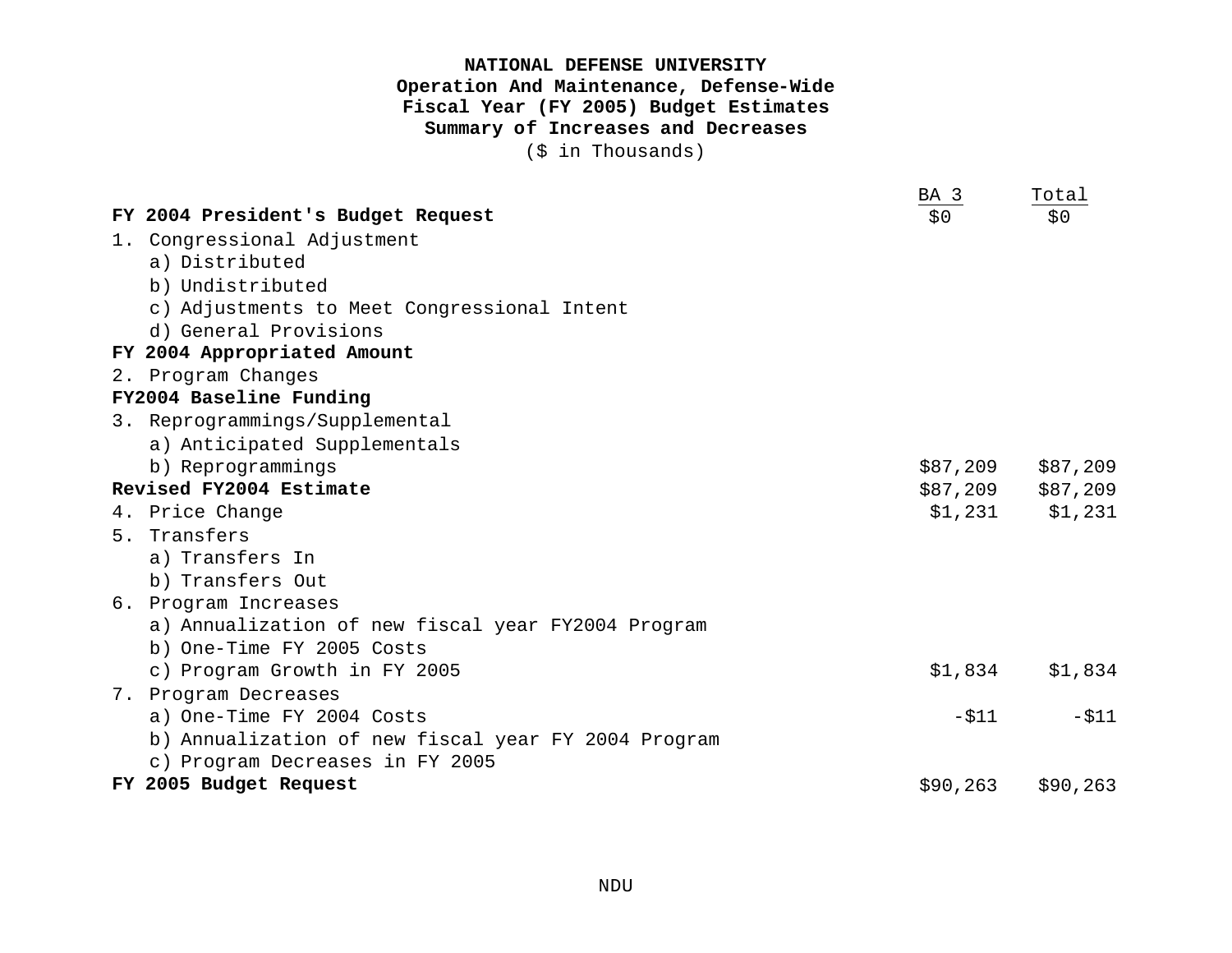## NATIONAL DEFENSE UNIVERSITY Operation and Maintenance, Defense-Wide Fiscal Year (FY) 2005 Budget Estimates Personnel Summary

|                                                   |                |                |                | Change         | Change                                          |
|---------------------------------------------------|----------------|----------------|----------------|----------------|-------------------------------------------------|
|                                                   |                |                |                |                | FY 2003FY 2004FY 2005FY2003/FY2004FY2004/FY2005 |
| Active Military Endstrength (E/S) (Total)         |                |                |                |                |                                                 |
| Officer                                           | 177            | 177            | 177            | $\mathbf 0$    | 0                                               |
| Enlisted                                          | 89             | 89             | 89             | $\Omega$       | 0                                               |
| Reservists on Full Time Active Duty (E/S) Total   |                |                |                |                |                                                 |
| Officer                                           | 3              | 7              | 8              | 4              | $\mathbf 1$                                     |
| Enlisted                                          | $\overline{0}$ | $\Omega$       | $\overline{0}$ | $\Omega$       | $\Omega$                                        |
| Civilian End Strength (Total)                     |                |                |                |                |                                                 |
| U.S. Direct Hire                                  | 511            | 511            | 510            | 0              | $-1$                                            |
| Foreign National Direct Hire                      | $\overline{0}$ | $\overline{0}$ | 0              | $\overline{0}$ | $\mathsf{O}$                                    |
| Total Direct Hire                                 | 511            | 511            | 510            | <sup>0</sup>   | $-1$                                            |
| Foreign National Indirect Hire                    | 0              | $\mathbf 0$    | 0              | $\Omega$       | $\mathbf 0$                                     |
| (Military Technician Included Above)              | $\Omega$       | $\Omega$       | $\Omega$       | 0              | $\Omega$                                        |
| (Reimbursable Civilians Included Above)           | 60             | 60             | 60             | 0              | 0                                               |
| Active Military Average Strength (A/S) (Total)    |                |                |                |                |                                                 |
| Officer                                           | 177            | 177            | 177            | 0              | 0                                               |
| Enlisted                                          | 89             | 89             | 89             | $\Omega$       | 0                                               |
| Reservists on Full Time Active Duty (A/S) (Total) |                |                |                |                |                                                 |
| Officer                                           | 3              | 7              | 8              | 4              | 1                                               |
| Enlisted                                          | $\overline{0}$ | $\Omega$       | $\Omega$       | $\Omega$       | 0                                               |
| Civilian FTEs (Total)                             |                |                |                |                |                                                 |
| U.S. Direct Hire                                  | 508            | 506            | 507            | $-2$           | 1                                               |
| Foreign National Direct Hire                      | $\mathbf 0$    | $\overline{0}$ | $\mathbf 0$    | $\Omega$       | $\Omega$                                        |
| Total Direct Hire                                 | 508            | 506            | 507            | $-2$           | 1                                               |
| Foreign National Indirect Hire                    | $\Omega$       | $\Omega$       | $\Omega$       | 0              | 0                                               |
| (Reimbursable Civilians Included Above)           | 59             | 59             | 59             | $\mathbf 0$    | 0                                               |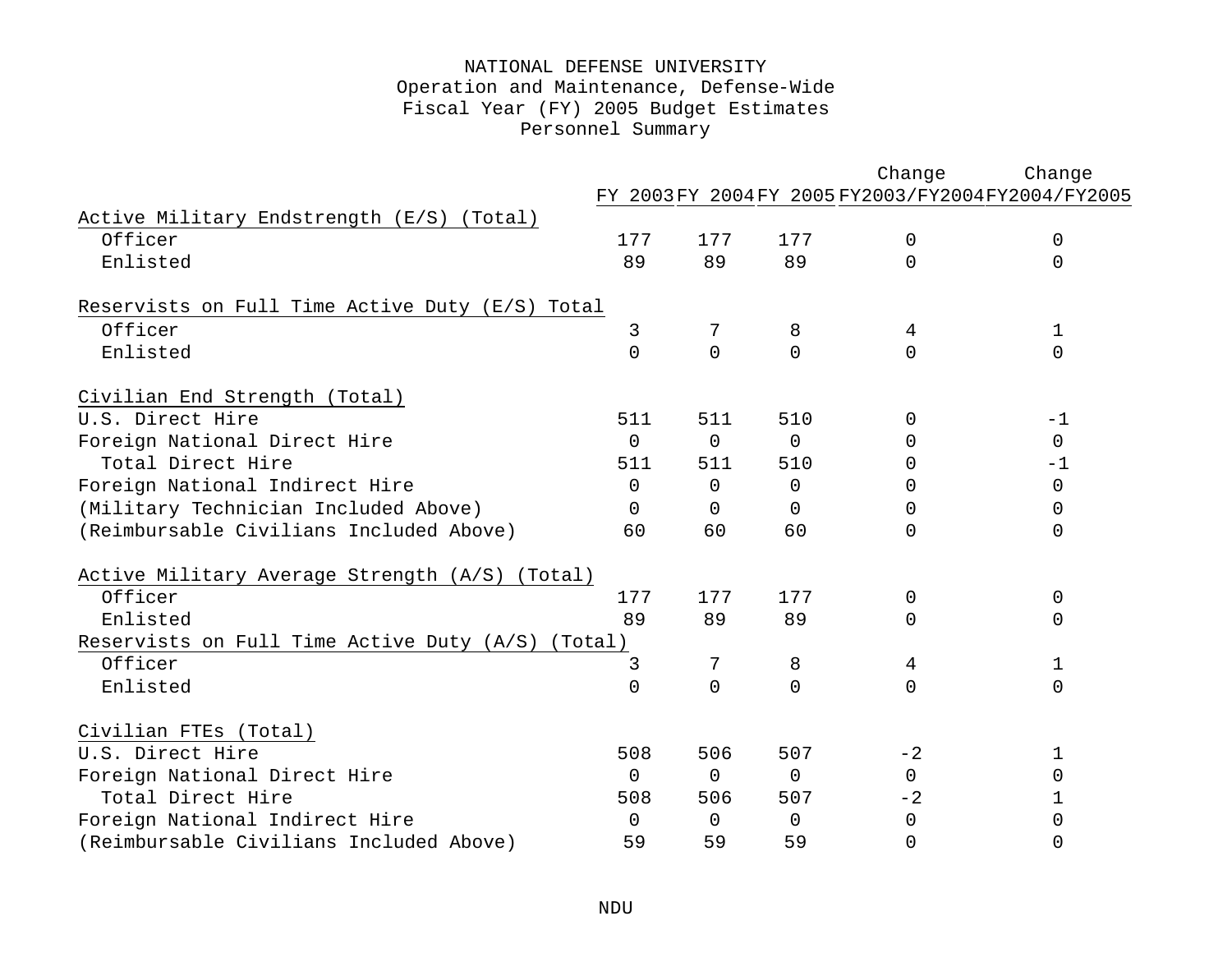## **NATIONAL DEFENSE UNIVERSITY Operation and Maintenance, Defense-Wide Fiscal Year (FY) 2005 Budget Estimates** (\$ in Thousands)

|                                               | FY 2003 | Price Growth |             | Program | FY 2004  |
|-----------------------------------------------|---------|--------------|-------------|---------|----------|
|                                               | Program | Percent      | Amount      | Growth  | Program  |
| CIVILIAN PERSONNEL COMPENSATION               |         |              |             |         |          |
| 101 Executive, General and Special Schedules  | 37,173  | 4.1%         | 1,524       | 8,259   | 46,956   |
| 103 Wage Board                                | 35      | 4.1%         | $\mathbf 1$ |         | 36       |
| 106 Benefits to Former Employees              | 15      | 0.0%         | $\mathbf 0$ | $-15$   | $\Omega$ |
| 199 Total Civilian Personnel Compensation     | 37,223  |              | 1,526       | 8,244   | 46,993   |
| <b>TRAVEL</b>                                 |         |              |             |         |          |
| 308 Travel of Persons                         | 6,457   | 1.3%         | 84          |         | 6,541    |
| 399 Total Travel                              | 6,457   |              | 84          |         | 6,541    |
| SUPPLIES AND MATERIALS                        |         |              |             |         |          |
| 416 GSA Managed Supplies & Materials          | 223     | 1.3%         | 3           |         | 226      |
| 499 Total Fund supplies & Materials Purchases | 223     |              | 3           |         | 226      |
| <b>EQUIPMENT</b>                              |         |              |             |         |          |
| 507 GSA Managed Equipment                     | 2,107   | 1.3%         | 27          |         | 2,134    |
| 599 Total Fund Equipment Purchases            | 2,107   |              | 27          |         | 2,134    |
| <b>TRANSPORTATION</b>                         |         |              |             |         |          |
| 771 Commercial Transportation                 | 4       | 1.3%         | $\mathbf 0$ |         | 4        |
| 799 Total Transportation                      | 4       |              | $\mathbf 0$ |         | 4        |
| <b>OTHER PURCHASES</b>                        |         |              |             |         |          |
| 912 Rental Payments to GSA (SLUC)             | 1,325   | 1.7%         | 23          |         | 1,348    |
| 914 Purchases Communications (Non-Fund)       | 125     | 1.3%         | 2           |         | 127      |
| 917 Postal Services (U.S.P.S.)                | 71      | 0.0%         | $\mathbf 0$ |         | 71       |
| 920 Supplies & Materials (Non-Fund)           | 3,130   | 1.3%         | 41          |         | 3,171    |
| 921 Printing & Reproduction                   | 1,135   | 1.3%         | 15          |         | 1,150    |
| 922 Equipment Maintenance by contract         | 6,778   | 1.3%         | 88          | 490     | 7,356    |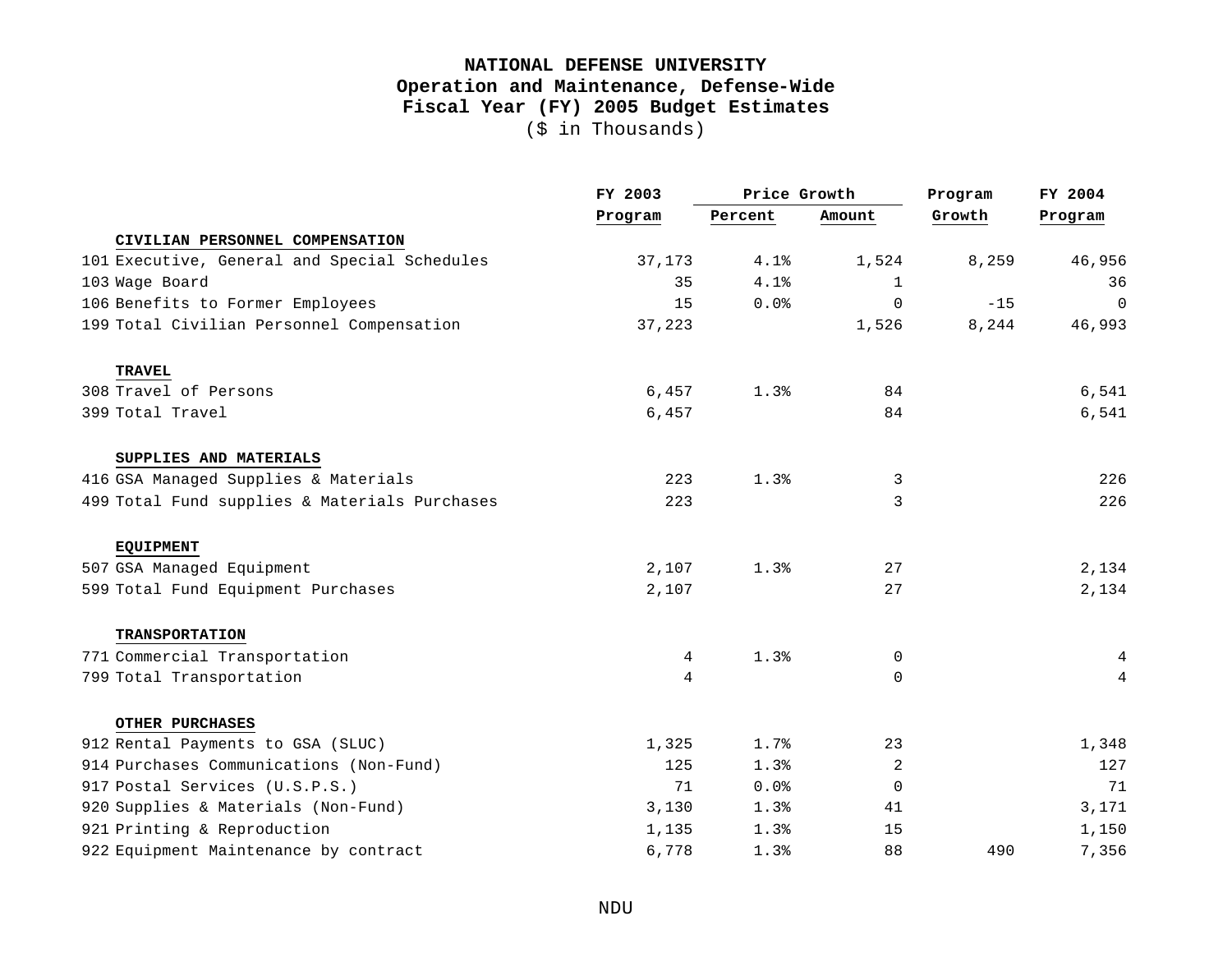# **NATIONAL DEFENSE UNIVERSITY Operation and Maintenance, Defense-Wide Fiscal Year (FY) 2005 Budget Estimates**

(\$ in Thousands)

|                                                | FY 2003 | Price Growth |             | Program     | FY 2004 |  |
|------------------------------------------------|---------|--------------|-------------|-------------|---------|--|
|                                                | Program | Percent      | Amount      | Growth      | Program |  |
| Facility Sustainment, Restoration, and         |         |              |             |             |         |  |
| 923 Modernization by Contract                  | 5       | 1.3%         | $\mathbf 0$ |             |         |  |
| 925 Equipment Purchases (Non-Fund)             | 537     | 1.3%         |             | 1,784       | 2,328   |  |
| 931 Contract Consultants                       | 865     | 1.3%         | 11          | 0           | 876     |  |
| 932 Management & Professional Support Services | 9,346   | 1.3%         | 121         | $\mathbf 0$ | 9,467   |  |
| 933 Studies, Analysis, & Evaluations           | 158     | 1.3%         | 2           |             | 160     |  |
| 937 Locally Purchased Fuel (Non-Fund)          | 2       | 8.3%         | 0           |             | 2       |  |
| 989 Other Contracts                            | 4,970   | 1.3%         | 65          |             | 5,035   |  |
| 998 Other Costs                                | 213     | 1.3%         | 3           | $\mathbf 0$ | 216     |  |
| 999 Total Other Purchases                      | 28,660  |              | 377         | 2,274       | 31,311  |  |
| 999                                            |         |              |             |             |         |  |
| TOTAL                                          | 74,674  |              | 2017        | 10,518      | 87,209  |  |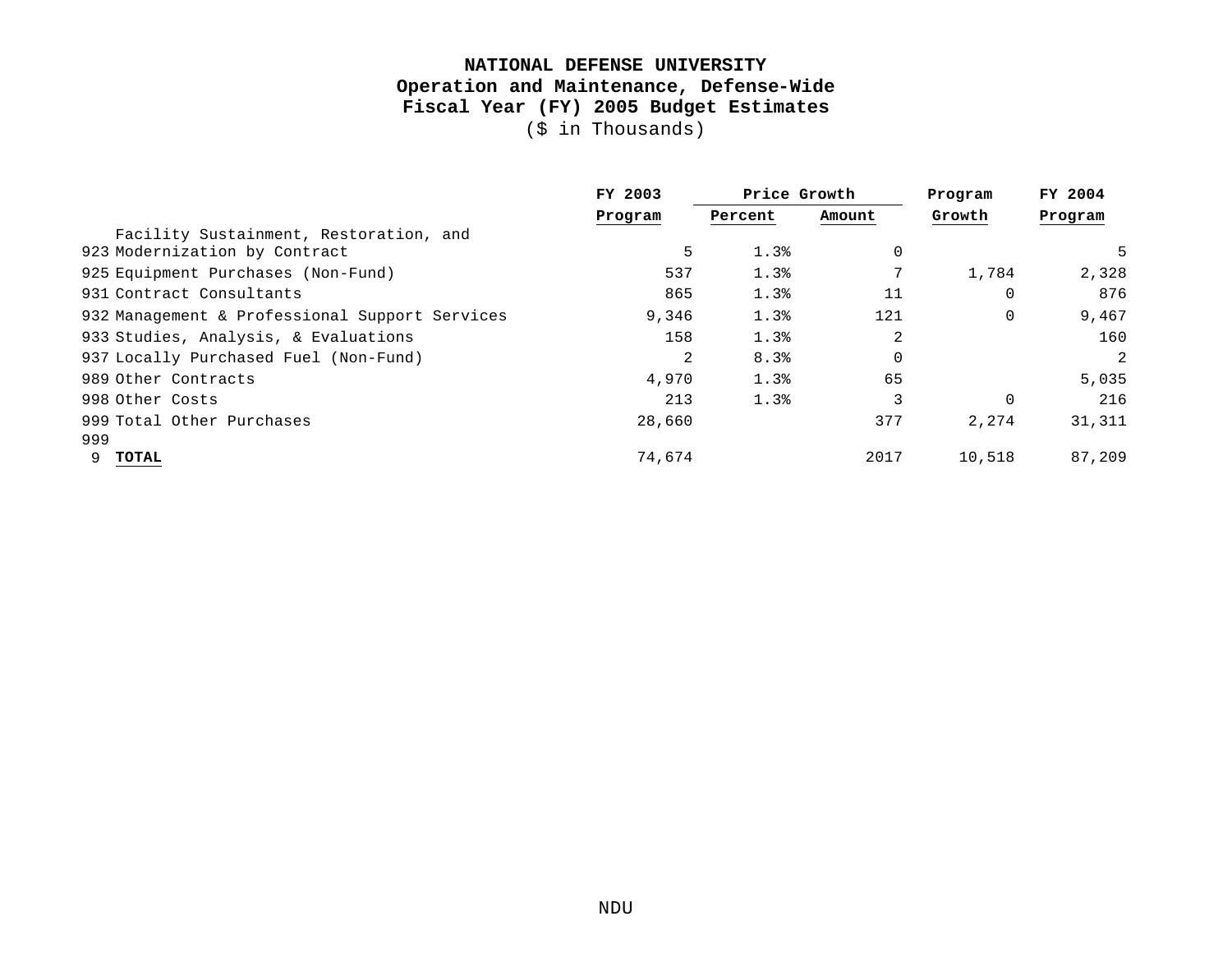## **NATIONAL DEFENSE UNIVERSITY Operation and Maintenance, Defense-Wide Fiscal Year (FY) 2005 Budget Estimates** (\$ in Thousands)

|                                               | FY 2004  | Price Growth |              | Program | FY 2005  |  |
|-----------------------------------------------|----------|--------------|--------------|---------|----------|--|
|                                               | Program  | Percent      | Amount       | Growth  | Program  |  |
| CIVILIAN PERSONNEL COMPENSATION               |          |              |              |         |          |  |
| 101 Executive, General and Special Schedules  | 46,956   | 1.5%         | 704          | $-10$   | 47,650   |  |
| 103 Wage Board                                | 36       | 1.5%         | $\mathbf{1}$ |         | 37       |  |
| 106 Benefits to Former Employees              | $\Omega$ | 1.5%         | $\mathbf 0$  |         | $\Omega$ |  |
| 199 Total Civilian Personnel Compensation     | 46,993   |              | 705          | $-10$   | 47,687   |  |
| <b>TRAVEL</b>                                 |          |              |              |         |          |  |
| 308 Travel of Persons                         | 6,541    | 1.4%         | 92           |         | 6,633    |  |
| 399 Total Travel                              | 6,541    |              | 92           |         | 6,633    |  |
| SUPPLIES AND MATERIALS                        |          |              |              |         |          |  |
| 416 GSA Managed Supplies & Materials          | 226      | 1.4%         | 3            |         | 229      |  |
| 499 Total Fund supplies & Materials Purchases | 226      |              | 3            |         | 229      |  |
| <b>EQUIPMENT</b>                              |          |              |              |         |          |  |
| 507 GSA Managed Equipment                     | 2,134    | 1.4%         | 30           |         | 2,164    |  |
| 599 Total Fund Equipment Purchases            | 2,134    |              | 30           |         | 2,164    |  |
| <b>TRANSPORTATION</b>                         |          |              |              |         |          |  |
| 771 Commercial Transportation                 | 4        | 1.4%         | 0            |         | 4        |  |
| 799 Total Transportation                      | 4        |              | $\Omega$     |         | 4        |  |
| OTHER PURCHASES                               |          |              |              |         |          |  |
| 912 Rental Payments to GSA (SLUC)             | 1,348    | 1.5%         | 20           |         | 1,368    |  |
| 914 Purchases Communications (Non-Fund)       | 127      | 1.4%         | 2            |         | 129      |  |
| 917 Postal Services (U.S.P.S.)                | 71       | 0.0%         | 0            |         | 71       |  |
| 920 Supplies & Materials (Non-Fund)           | 3,171    | 1.4%         | 44           |         | 3,215    |  |
| 921 Printing & Reproduction                   | 1,150    | 1.4%         | 16           |         | 1,166    |  |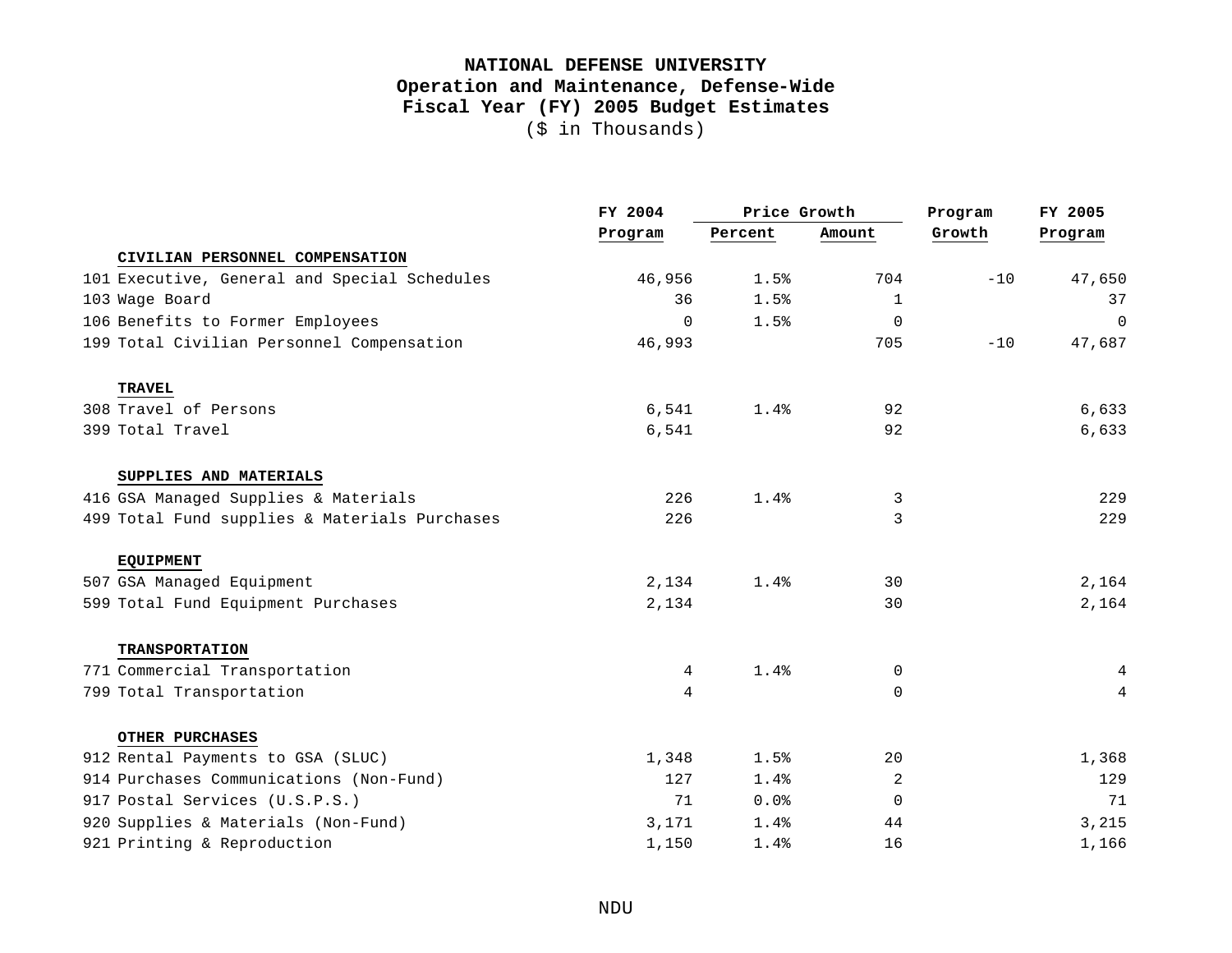# **NATIONAL DEFENSE UNIVERSITY Operation and Maintenance, Defense-Wide Fiscal Year (FY) 2005 Budget Estimates**

(\$ in Thousands)

|                                                | FY 2004 | Price Growth |                   | Program | FY 2005 |
|------------------------------------------------|---------|--------------|-------------------|---------|---------|
|                                                | Program | Percent      | Amount            | Growth  | Program |
| 922 Equipment Maintenance by contract          | 7,356   | 1.4%         | 103               |         | 7,459   |
| Facility Sustainment, Restoration, and         |         |              |                   |         |         |
| 923 Modernization by Contract                  | 5       | 1.4%         | 0                 |         | 5       |
| 925 Equipment Purchases (Non-Fund)             | 2,328   | 1.4%         | 33                | 1,796   | 4,157   |
| 931 Contract Consultants                       | 876     | 1.4%         | $12 \overline{ }$ |         | 889     |
| 932 Management & Professional Support Services | 9,467   | 1.4%         | 133               |         | 9,600   |
| 933 Studies, Analysis, & Evaluations           | 160     | 1.4%         | 2                 |         | 162     |
| 937 Locally Purchased Fuel (Non-Fund)          | 2       | 3.3%         | $\mathbf 0$       |         | 2       |
| 989 Other Contracts                            | 5,035   | 1.4%         | 70                |         | 5,105   |
| 998 Other Costs                                | 216     | 1.4%         | 3                 |         | 219     |
| 999 Total Other Purchases                      | 31,311  |              | 439               | 1,796   | 33,546  |
| 9999 TOTAL                                     | 87,209  |              |                   |         | 90,263  |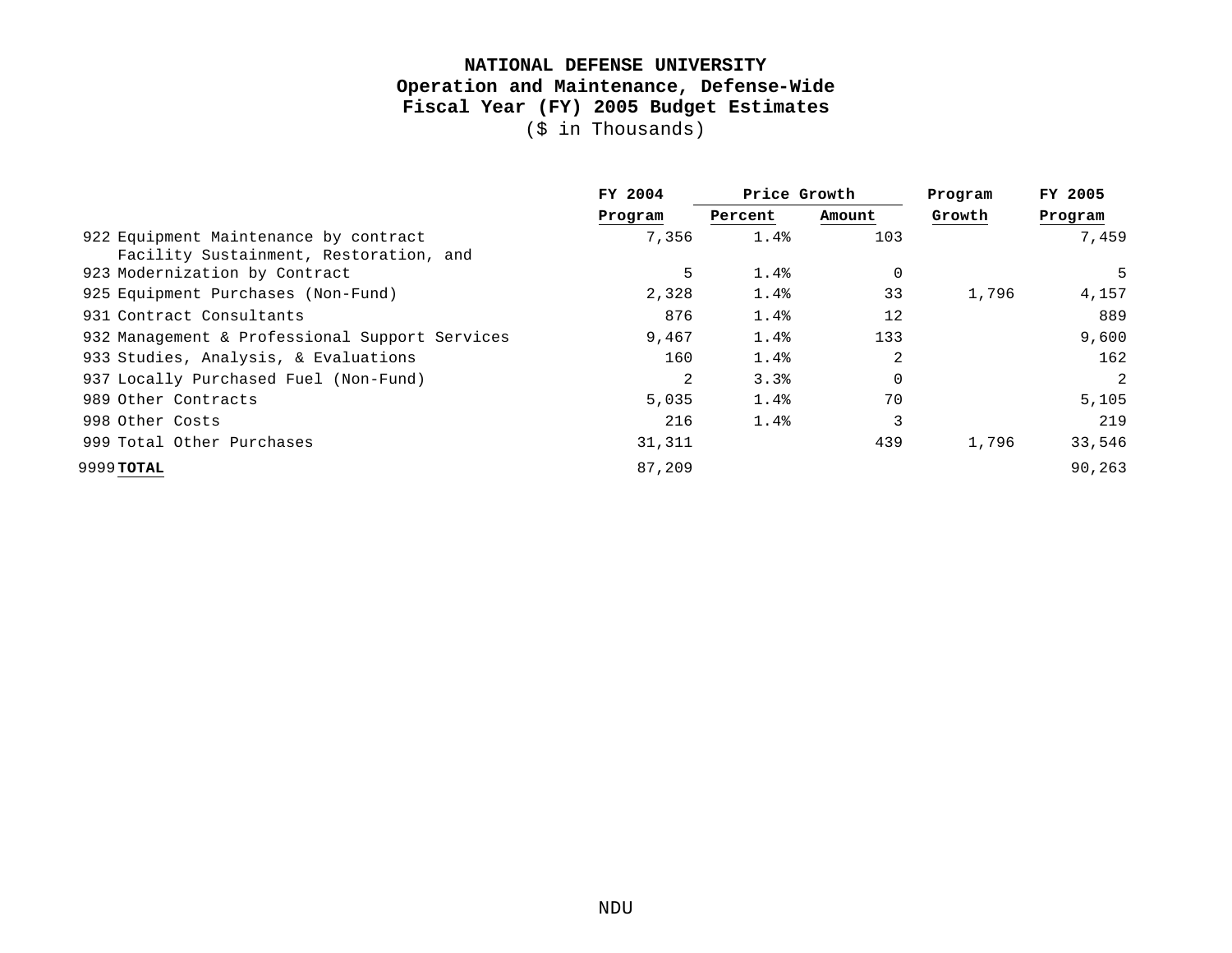#### **I. Description of Operations Financed:**

PROFESSIONAL DEVELOPMENT EDUCATION - The funds provide for the operation and support of the DoD school, National Defense University, specifically for its colleges and institutions located at Fort McNair, Washington, D.C., (National War College, Industrial College of the Armed Forces, Information Resources Management College, Institute for National Strategic Studies, Capstone) and located at Norfolk, Virginia (Joint Forces Staff College). Also included at Ft. McNair is the Center for Hemispheric Defense Studies, Near East South Asia Center for Strategic Studies, Africa Center for Strategic Studies and the China Center. NDU is one of the primary DoD centers for seminars and symposia and frequently supports DoD and Congressional representatives with professional development and conferencing. Cost metrics are the number of students enrolled for the colleges.

#### **Joint Professional Military Education**

The Chairman of the Joint Chiefs of Staff (CJCS) has oversight of National Defense University by authority of the amended 1986 Department of Defense Reorganization Act. The Chairman defines the objectives and policies for Professional Military Education (PME) for the United States Armed Forces through the Military Education Division of the Joint Staff. Specific objectives and policies for PME appear in CJCS Instruction 1800.01, "Officer Professional Military Education Policy," dated December 2000 and for NDU in the newly released, CJCS Instructions, "Policies for the National Defense University."

#### **CAPSTONE**

CAPSTONE, a congressionally mandated Joint Professional Military Education program, educates approximately 160 newly selected general and flag officers, and selected senior civilians with an anticipated growth to 172. A new course for three-star general and flag officers is in the conceptual stage of development. The projected length is one to two weeks in length and is designed to prepare senior leadership for the challenges of a Joint combatant command, most specifically how to meld the campaign plans from the services into an integrated composite command. The pilot program will launch in late 2004.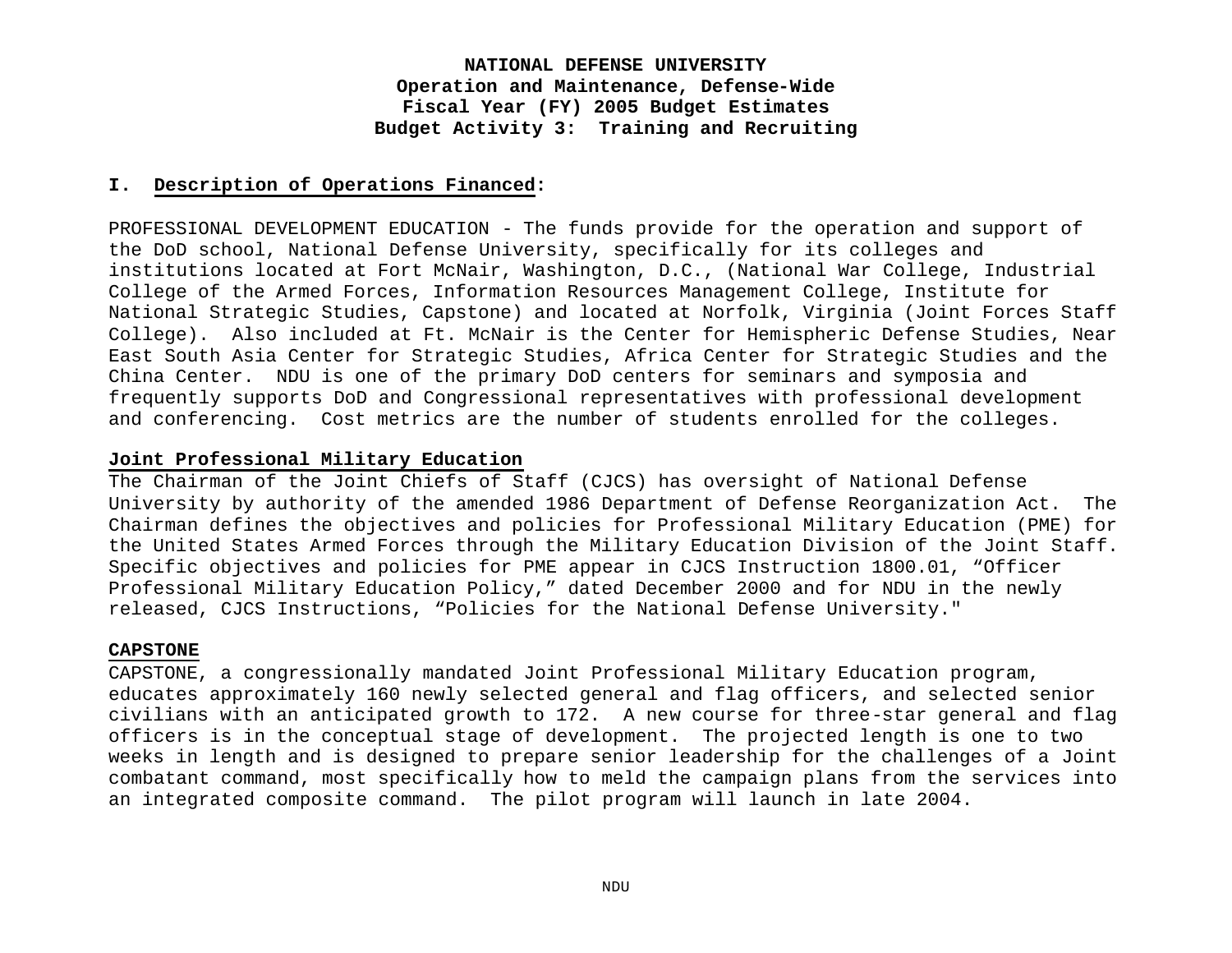#### **I. Description of Operations Financed (continued):**

#### **Industrial College of the Armed Forces**

The mission of the Industrial College of the Armed Forces (ICAF) is to prepare selected military officers and civilians for senior leadership and staff positions by conducting postgraduate, executive-level courses of study and associated research dealing with the resource component of national power, with special emphasis on material acquisition and joint logistics, and their integration into national security strategy for peace and war. ICAF awards its graduates a Master of Science degree in National Resource Strategy. In the 2003 academic year, ICAF educated 307 students including 183 from the U.S. military and uniformed services, including Strategic Reserve (60 Army, 59 Air Force, 43 Navy, 19 Marines, and 2 Coast Guard). For FY04 ICAF will graduate 307 students (includes 182 U.S. military, 28 international officers, 71 DoD and DLAMP agencies, 23 non-DoD agencies and 5 private sector). The 182 military consist of 61 from Army, 58 Air Force, 45 Navy, 16 USMC and 2 USCG. ICAF has 83 faculty and for AY 2005 class size will grown to 313 as approved by  $J-7$ .

#### **National War College**

The National War College (NWC) conducts a senior-level course of study in national security strategy to prepare selected military officers and federal officials for highlevel policy, command, and staff responsibilities. In conducting this course of study, the College emphasizes the joint (multi-service) and interagency perspectives. NWC awards the Master of Science in National Security Strategies. In the 2003 academic year NWC educated 208 students including 135 from the US military and uniformed services, including Strategic Reserve (45 Army, 44 Air Force, 28 Navy, 16 Marines, and 2 Coast Guard). The National War College will graduate 200 students for AY 2004. The 200 students consist of 132 U.S. military (40 Army, 41 AF, 14 USMC, 26 Navy, 2 Coast Guard, 9 National Guard, Reserves) 16 DLAMP, 26 DoD civilians and 7 non-DoD, in addition there are 19 International officers. Projected for AY 2005 the National War College is planning for 224 students which reflects additional U.S. Interagency students and 32 International officers.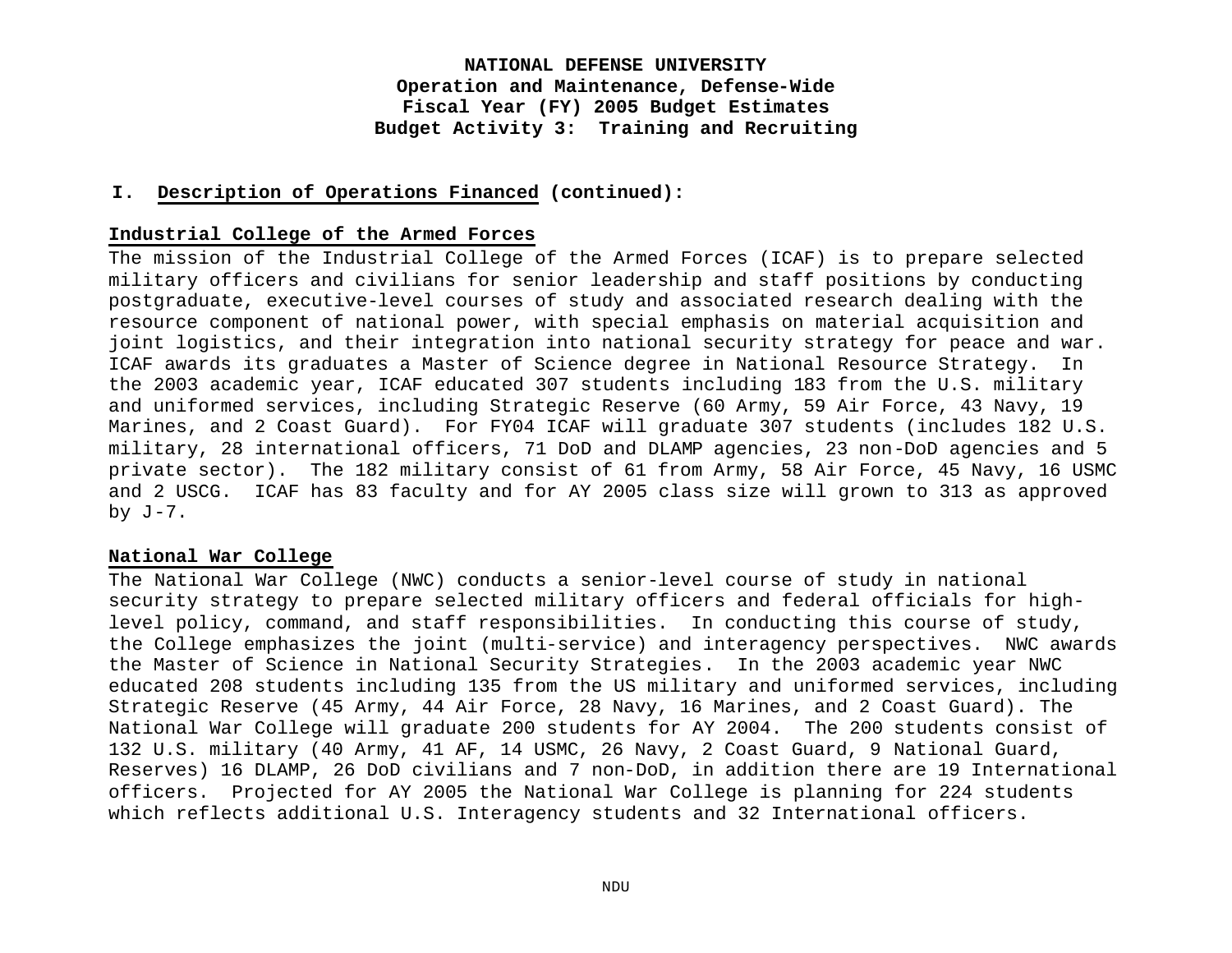#### **I. Description of Operations Financed (continued):**

#### **Information Resources Management College**

The Information Resources Management College (IRM College) prepares leaders to direct the information component of national power by leveraging information and information technology for strategic advantage. IRM College programs are designed to provide a dynamic forum in which senior defense professionals and the broader military and federal civilian communities gain knowledge, skills, and competencies for IRM leadership. The college offers the following programs: CIO Certificate Program; Advanced Management Program; Information Assurance Certificate Program and the eGovernment Leadership Certificate Program. The college is nationally recognized for its curriculum in information systems security by the Committee on National Security Systems and is certified as an NSA Center of Academic Excellence in Information Assurance Education. The College also educates retention students as a part of the DoD Information Assurance Scholarship Program. In 2003, the College filled 3,599 class seats. IRMC accepted 391 new students into the Chief Information Officer Certificate Program, 284 into the Information Assurance Certificate Program, and 111 into the e-Government Leadership Program. Overall, IRMC increased the number of intensive courses offerings by 20% and 24% of all intensive course offerings are now offered through distributed learning, up from 20% in the prior academic year. In the future, IRMC plans to convert additional offerings of intensive courses to the distributed learning format and experiment with alternative formats of distributed learning including blended models.

#### **Joint Forces Staff College**

The Commandant of the Joint Forces Staff College (JFSC) at Norfolk, Virginia, is directly responsible to the NDU President for accomplishing the College's mission The Commandant of the Joint Forces Staff College (JFSC) at Norfolk, Virginia, is directly responsible to the NDU President for accomplishing the College's mission "To educate and acculturate joint and multinational warfighters to plan and lead at the operational level of war". In 2003, JFSC graduated 731 military officers(298 Air Force, 215 Army, 158 Navy and 60 Marine Corps). Nonresident courses were taught to 3,092 students. The size/comp for JFSC offers 906 U.S. military quotas broken down as follows: 339 Air Force, 315 Army, 198 Navy, 54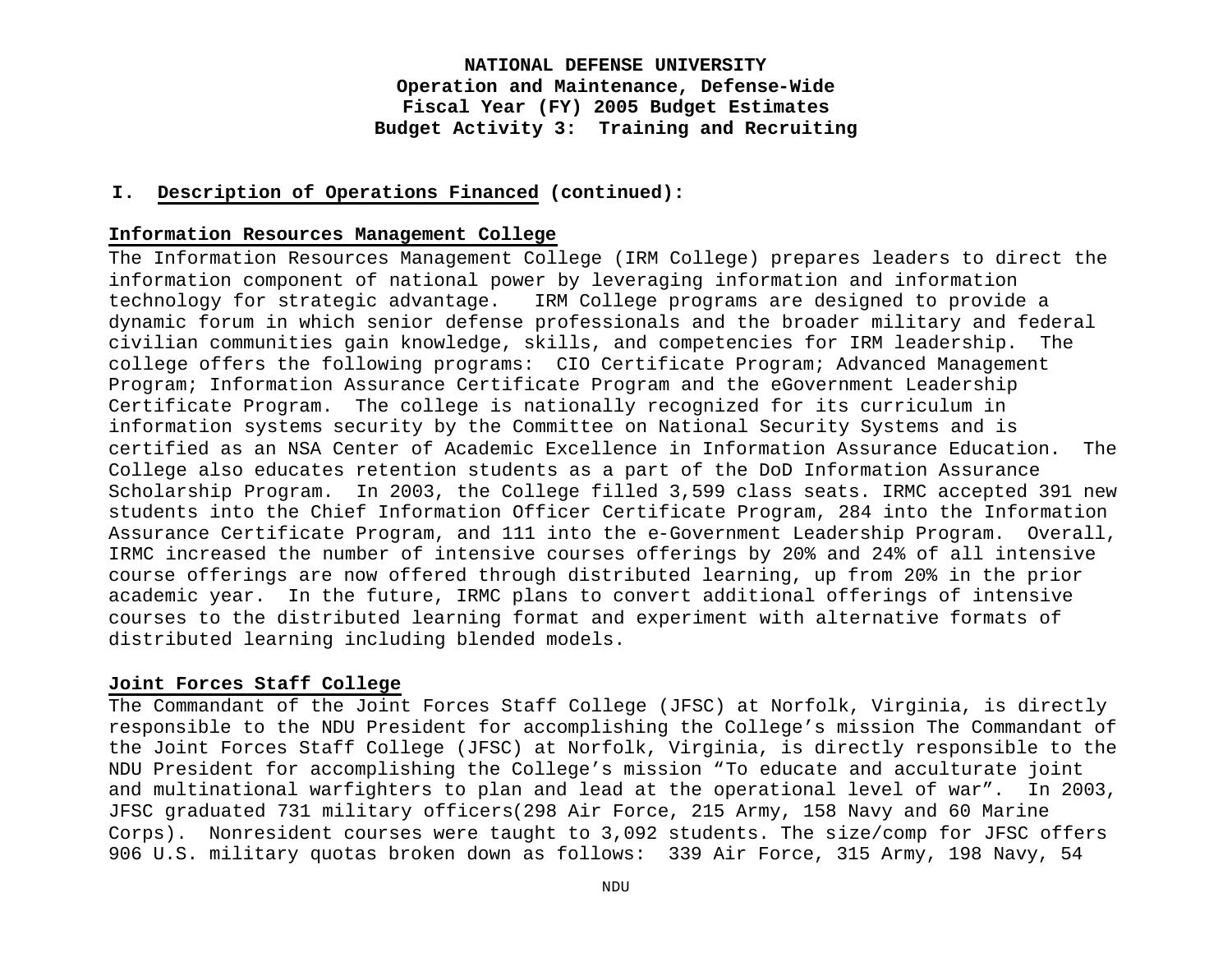#### **I. Description of Operations Financed (continued):**

Marine Corps. In addition JFSC educates 45 International officers and 45 interagency civilians with expected growth in the international and interagency students. There are approximately 80 Reserve Component officers that attend a congressionally directed Advanced JPME program. A one-week certificate-granting course is being offered once per quarter during FY04 for Homeland Security planners.

#### **Regional Centers**

NDU continues to expand to meet the needs of the national security community. The growth and success of the Center for Hemispheric Defense Studies with the addition of Centers for the Near East-South Asia, Africa Center for Strategic Studies, and China Center underscores NDU's commitment to staying abreast of the evolving security environment.

#### **Chief Information Officer**

The CIO organization seeks to invest in leading edge technology to best facilitate the educational mission. Component faculty and staff have a strong interest in obtaining and using current technology to enhance the learning environment.

#### **Civilian Pay**

The National Defense University currently employs approximately 450 civilian faculty and staff. As part of DoD, NDU will be affected by the implementation of the National Security Personnel System (NSPS), which was authorized by Congress in the fiscal year 2004 National Defense Authorization Act.

#### **II. Force Structure Summary: N/A**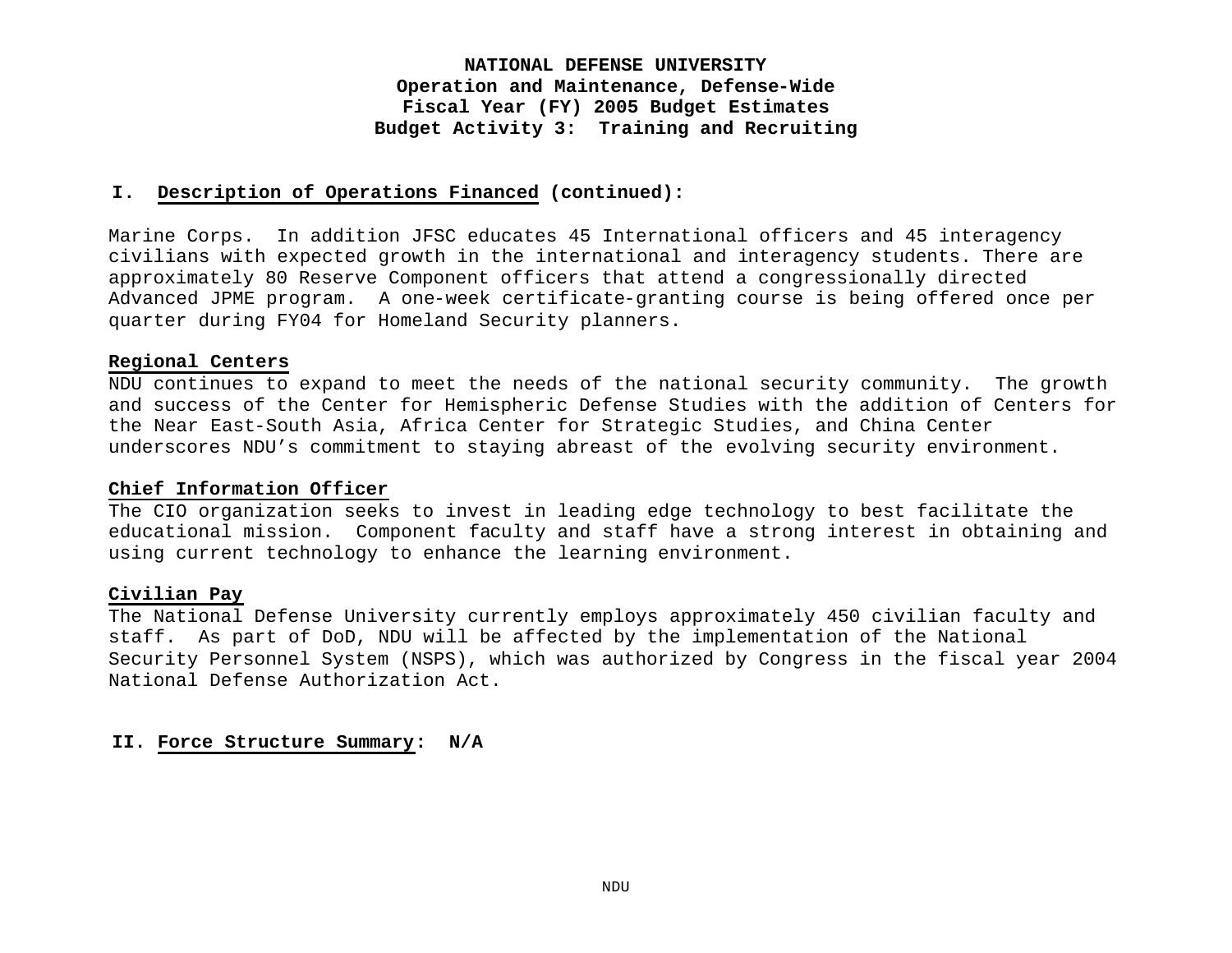| $\pm\pm\pm\cdot$ | rinancial Summary                     | (Operation & Maintenance): (S) |         | n Thousands): |          |          |
|------------------|---------------------------------------|--------------------------------|---------|---------------|----------|----------|
|                  |                                       |                                |         | FY2004        |          |          |
|                  |                                       | FY 2003                        | Budget  | Appropria     | Current  | FY 2005  |
| Α.               | Subactivity Group:                    | Actual                         | Request | tion          | Estimate | Estimate |
|                  | Professional Development<br>Education | 74,674                         |         |               | 87.209   | 90,263   |
|                  | Total                                 | 74,674                         |         |               | 87,209   | 90,263   |

#### **III. Financial Summary (Operation & Maintenance): (\$ in Thousands):**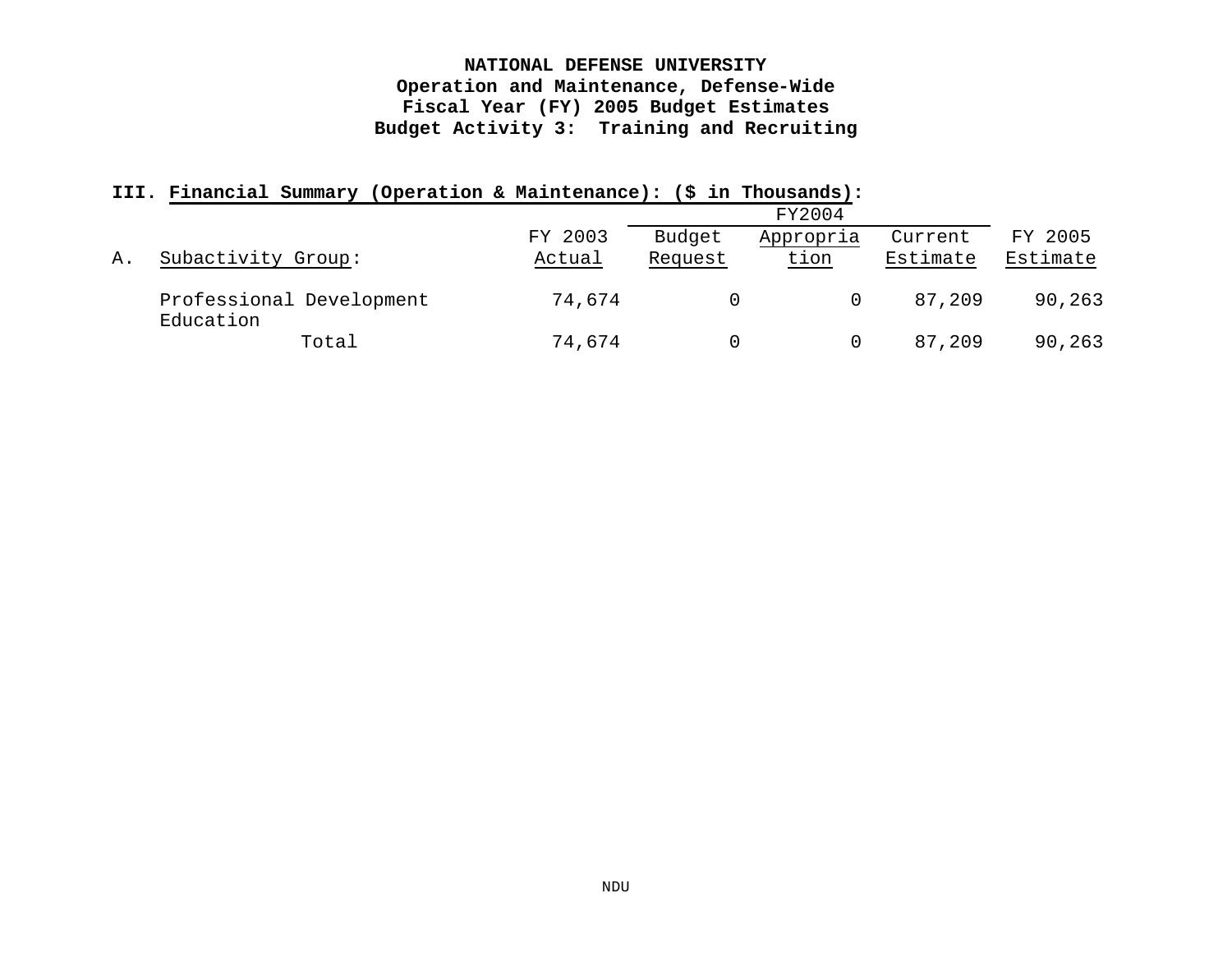## **III. Financial Summary (O&M: \$ in Thousands): (continued)**

|                                           | CHANGE                          | CHANGE |  |  |  |
|-------------------------------------------|---------------------------------|--------|--|--|--|
| B. Reconciliation Summary:                | FY 2004/FY 2004 FY 2004/FY 2005 |        |  |  |  |
| BASELINE FUNDING                          |                                 | 87,209 |  |  |  |
| Congressional Adjustments (Distributed)   |                                 |        |  |  |  |
| Congressional Adjustments (Undistributed) |                                 |        |  |  |  |
| Adjustments to Meet Congressional Intent  |                                 |        |  |  |  |
| General Provisions                        |                                 |        |  |  |  |
| SUBTOTAL APPROPRIATED AMOUNT              |                                 |        |  |  |  |
| Fact-of-Life Changes                      |                                 |        |  |  |  |
| SUBTOTAL BASELINE FUNDING                 |                                 |        |  |  |  |
| Anticipated Supplemental                  |                                 |        |  |  |  |
| Reprogramming                             | 87,209                          |        |  |  |  |
| Price Change                              |                                 | 1,230  |  |  |  |
| Functional Transfers                      |                                 |        |  |  |  |
| Program Changes                           |                                 | 1,824  |  |  |  |
| CURRENT ESTIMATE                          | 87,209                          | 90,263 |  |  |  |
|                                           |                                 |        |  |  |  |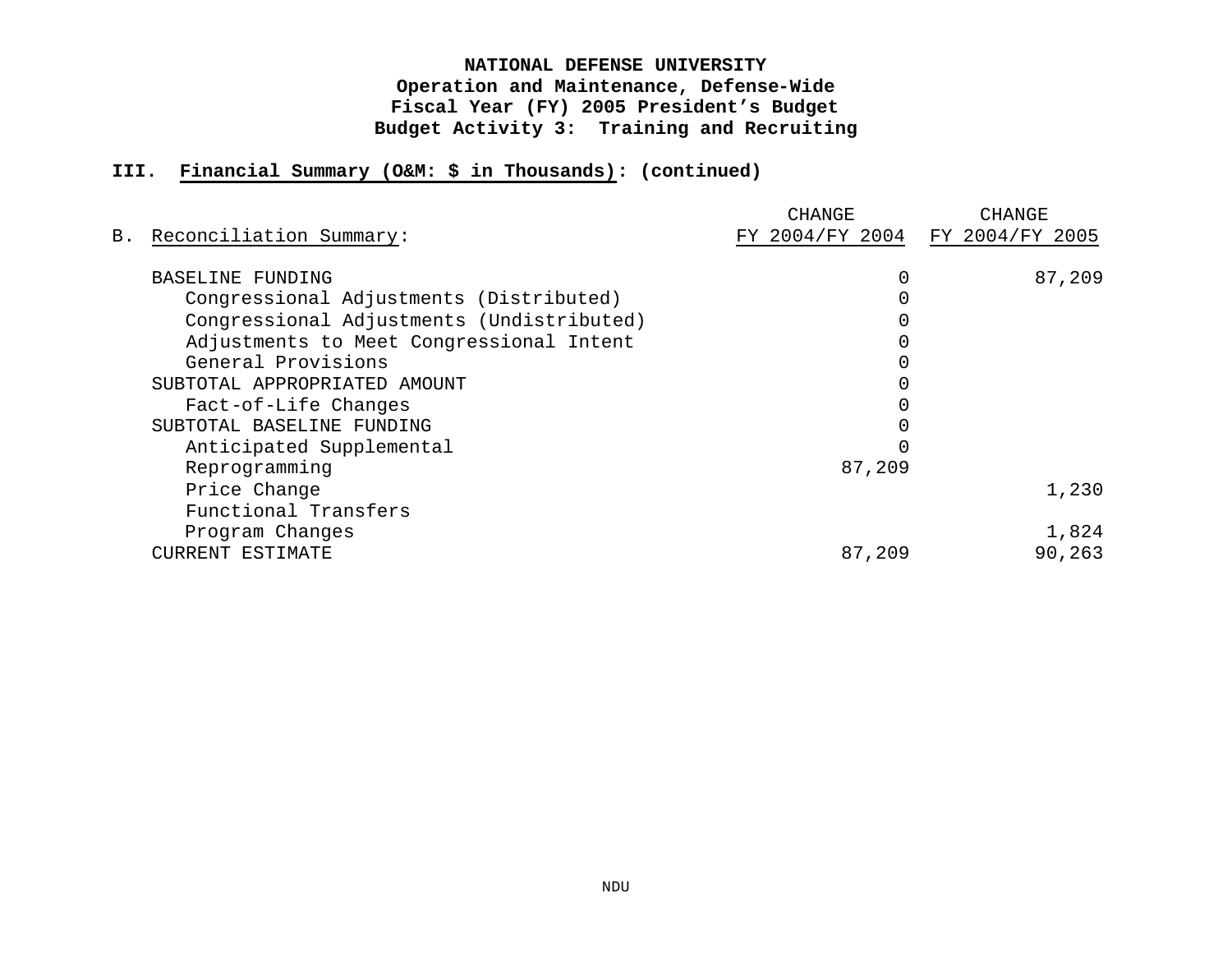## **III. Financial Summary (O&M: \$ in Thousands): (continued)**

## **C. Reconciliation of Increases and Decreases:**

|       |                                                     | (\$ in Thousands) |          |
|-------|-----------------------------------------------------|-------------------|----------|
|       |                                                     | Amount            | Totals   |
|       | FY 2004 President's Budget Request                  |                   | $\Omega$ |
|       | 1. Congressional Adjustments                        |                   |          |
|       | FY 2004 Appropriated Amount                         |                   |          |
| $2$ . | Emergency Supplemental                              |                   |          |
| 3.    | Fact-of-Life Changes                                |                   |          |
|       | Baseline Funding                                    |                   |          |
|       | 4. Reprogrammings (requiring 1415 action)           |                   |          |
|       | <b>Tncreases</b>                                    |                   |          |
|       | Compliance with Congressional direction to transfer |                   |          |
|       | the National Defense University from the Army and   |                   |          |
|       | the Joint Forces staff College from the Navy to     |                   |          |
|       | Operation and Maintenance, Defense-Wide.            | 87,209            | 87,209   |
|       | Revised FY 2004 Estimate                            |                   | 87,209   |
| 5.    | Emergency Supplemental funding<br>Less:             |                   |          |
|       |                                                     |                   |          |
|       | Normalized Current Estimate for FY 2004             |                   | 87,209   |
|       | 6. Price Change                                     |                   | 1,230    |
|       |                                                     |                   |          |
| 7.    | Functional Transfers                                |                   |          |
| 8.    | Program Increases                                   |                   | 1,834    |
|       | Equipment Purchases: Funds the replacement and      |                   |          |
|       | sustainment of Information Technology resource,     |                   |          |
|       | including obsolete servers, notebook computers,     |                   |          |
|       | printers, and audio/visual equipment                | 1,834             |          |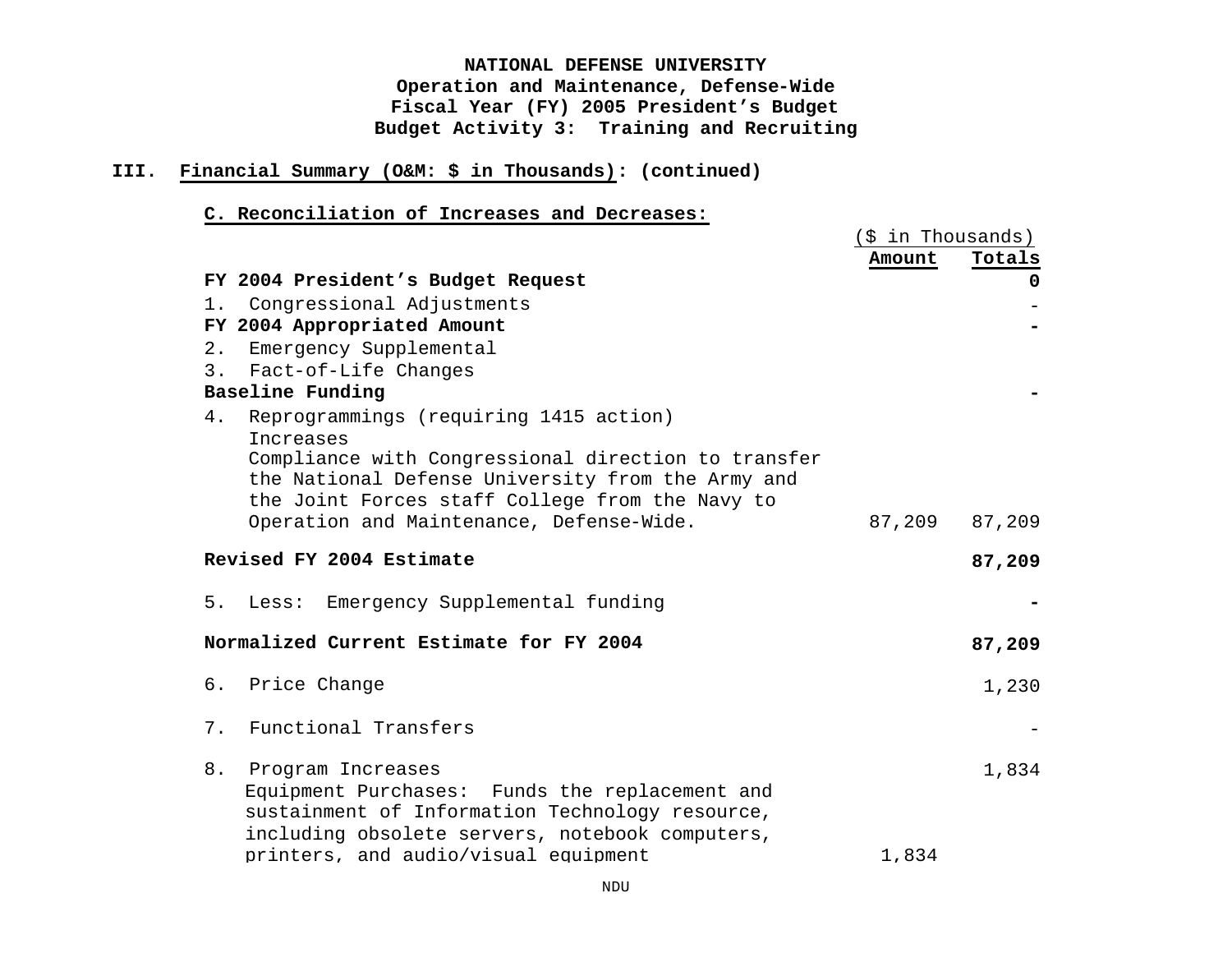#### **C. Reconciliation of Increases and Decreases:**

|    |                                                        | $(\$$ in Thousands) |        |
|----|--------------------------------------------------------|---------------------|--------|
|    |                                                        | Amount              | Totals |
| 9. | Program Decreases<br>A reduction in other civilian pay | $-10$               | $-10$  |
|    | FY 2005 Budget Request                                 |                     | 90,263 |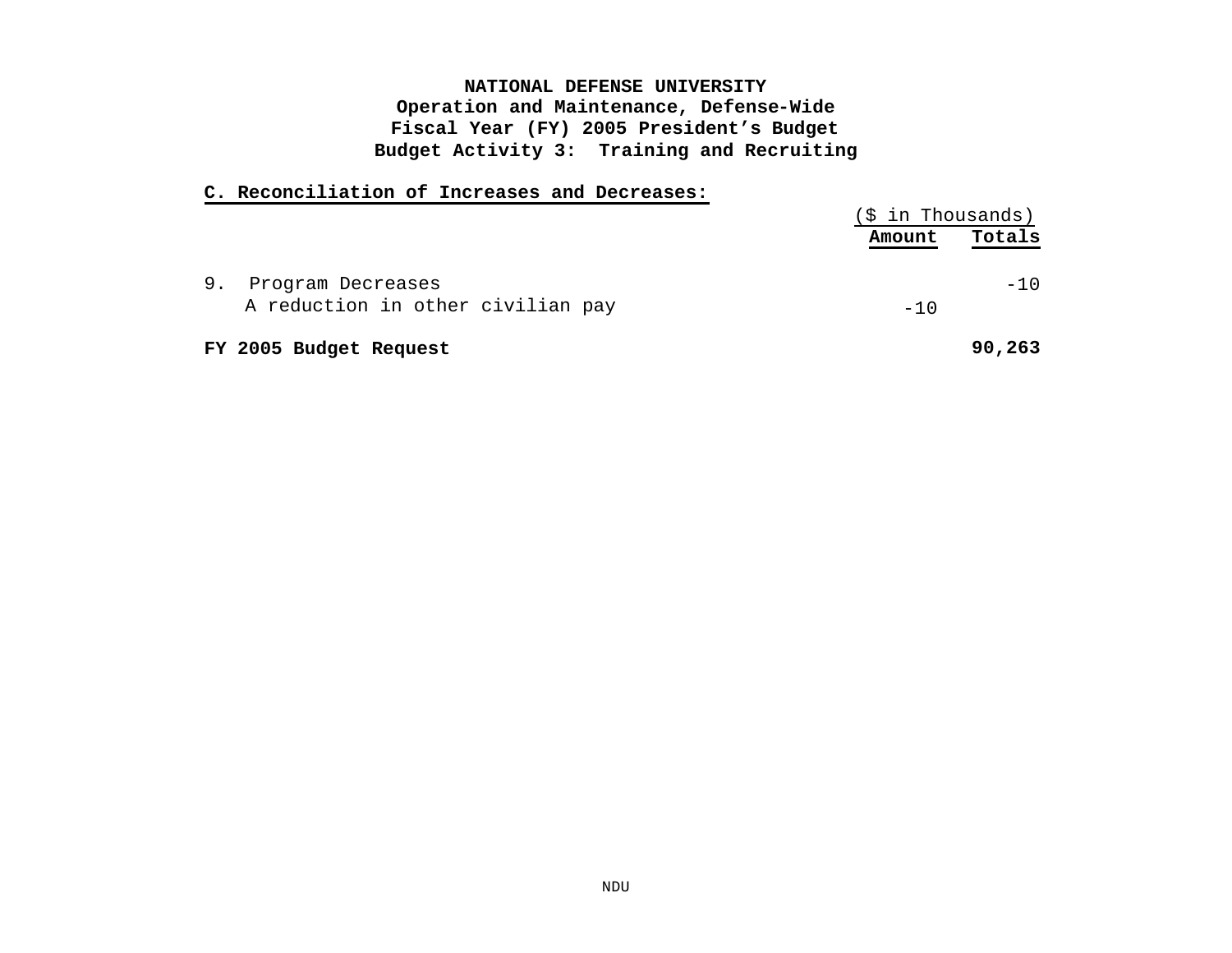### **IV. Performance Criteria and Evaluation Summary:(O&M: \$ in Thousands):**

|         | FY 2003 |        |          | FY 2004 |       |                 |       | FY 2005         |     |  |
|---------|---------|--------|----------|---------|-------|-----------------|-------|-----------------|-----|--|
|         | Input   | Output | Workload | Input   |       | Output Workload | Input | Output Workload |     |  |
| Active  | 2,426   | 2,366  | 390      | 2,517   | 2,517 | 403             | 2,517 | 2,517           | 403 |  |
| Guard   | 128     | 125    | 13       | 137     | 137   | 13              | 137   | 137             | 13  |  |
| Reserve | 1,013   | 998    | 34       | 1,009   | 1,010 | 33              | 1,009 | 1,010           | 33  |  |
| Other   | 2,403   | 2,395  | 252      | 2,402   | 2,402 | 254             | 2,402 | 2,402           | 252 |  |
| TOTALS  | 5,970   | 5,884  | 689      | 6,065   | 6,066 | 703             | 6,065 | 6,066           | 703 |  |

Input is the number of students entering during a given fiscal year. Workload is the equivalent of student/trainee workyears for a fifty-week fiscal year. Output is the number of students graduating during a given fiscal year. Note: Other = reimbursable workload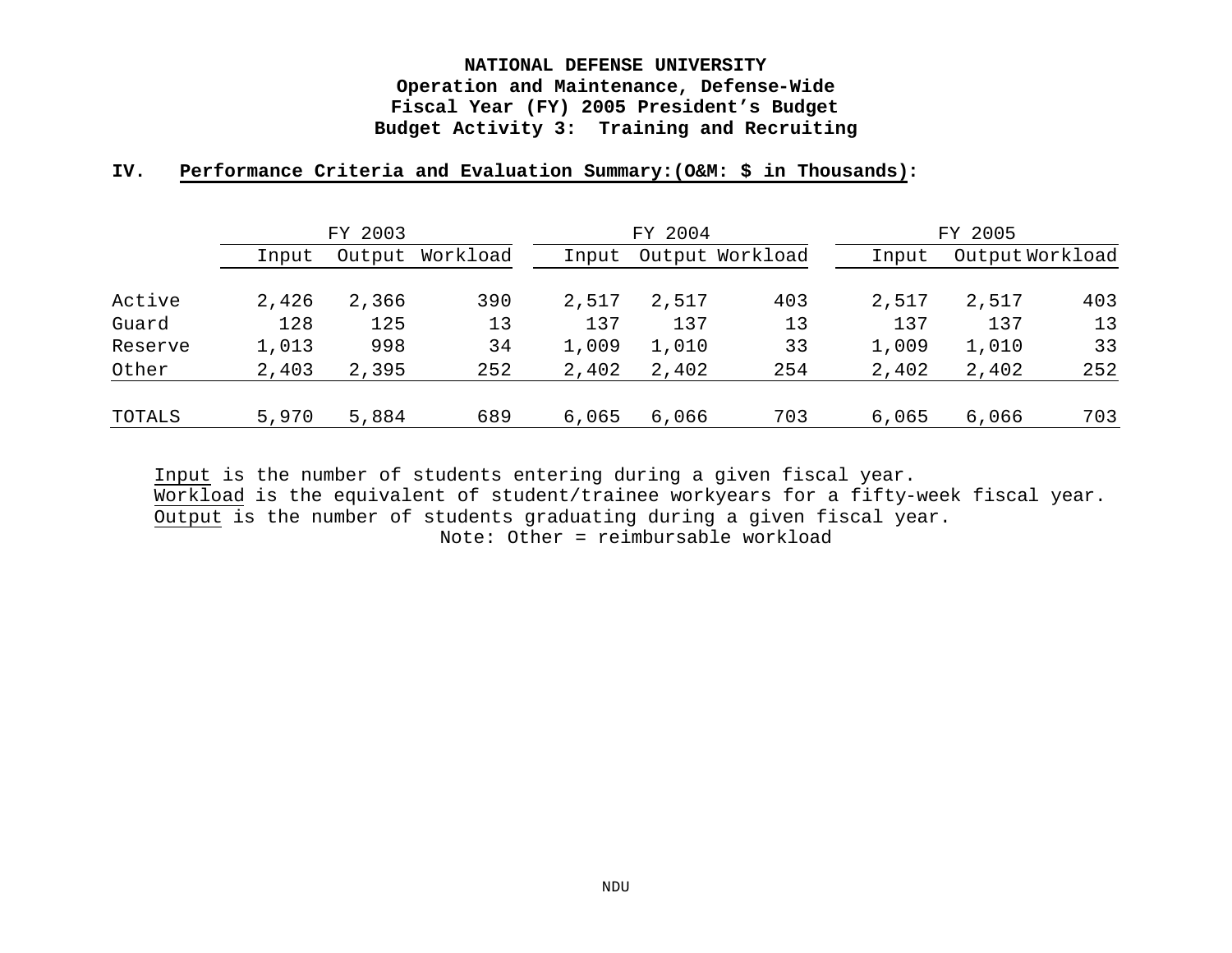|                                        | FY 2003  | FY 2004  | FY 2005        | Change<br>FY 2004 -<br>FY 2005 |
|----------------------------------------|----------|----------|----------------|--------------------------------|
| Active Military End Strength (Total)   | 266      | 266      | 266            | $\Omega$                       |
| Officer                                | 177      | 177      | 177            | $\Omega$                       |
| Enlisted                               | 89       | 89       | 89             | $\Omega$                       |
| Reserve Military End Strength (Total)  | 3        |          | 8              | $+1$                           |
| Officer                                |          | 7        | 8              | $+1$                           |
| Enlisted                               |          |          | $\overline{0}$ | $\Omega$                       |
| Civilian End Strength (Total)          | 441      | 447      | 448            | $+1$                           |
| U.S. Direct Hire                       | 441      | 447      | 448            | $+1$                           |
| Foreign National Direct Hire           | $\Omega$ | $\Omega$ | $\Omega$       | $\overline{0}$                 |
| Total Direct Hire                      | 441      | 447      | 448            | $+1$                           |
| Foreign National Indirect Hire         | 0        | 0        | 0              | $\Omega$                       |
| Military Average Strength (Total)      | 269      | 273      | 2.74           | $+1$                           |
| Officer                                | 180      | 184      | 185            | $+1$                           |
| Enlisted                               | 89       | 89       | 89             | $\Omega$                       |
| Civilian Full-Time Equivalents (Total) | 441      | 447      | 448            | $+1$                           |
| U.S. Direct Hire                       | 441      | 447      | 448            | $+1$                           |
| Foreign National Direct Hire           | $\Omega$ | $\Omega$ | $\Omega$       | $\Omega$                       |
| Total Direct Hire                      | 441      | 447      | 448            | $+1$                           |
| Foreign National Indirect Hire         | 0        | 0        | $\Omega$       | $\Omega$                       |